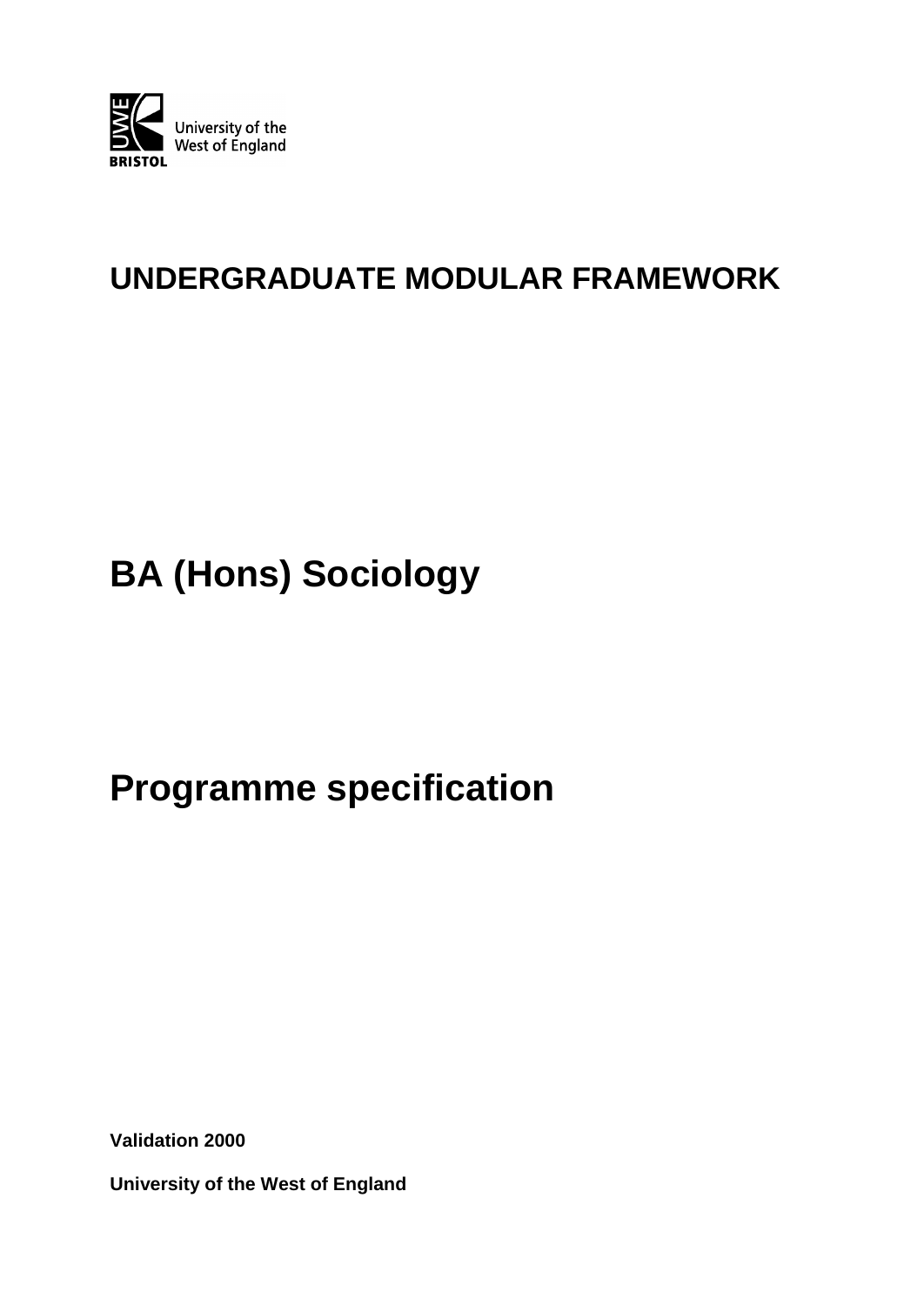

# **PROGRAMME SPECIFICATION**

| Section 1: Basic Data                                                                                                                                                                                                                                          | Version 6                                                                                                                              |  |
|----------------------------------------------------------------------------------------------------------------------------------------------------------------------------------------------------------------------------------------------------------------|----------------------------------------------------------------------------------------------------------------------------------------|--|
| <b>Awarding institution/body</b>                                                                                                                                                                                                                               | <b>UWE</b>                                                                                                                             |  |
| <b>Teaching institution</b>                                                                                                                                                                                                                                    | <b>UWE</b>                                                                                                                             |  |
| <b>Delivery Location(s)</b>                                                                                                                                                                                                                                    | <b>UWE Frenchay</b>                                                                                                                    |  |
| <b>Faculty responsible for programme</b>                                                                                                                                                                                                                       | <b>Health and Life Sciences</b>                                                                                                        |  |
| <b>Modular Scheme title</b>                                                                                                                                                                                                                                    | Undergraduate scheme                                                                                                                   |  |
| <b>Professional Statutory or Regulatory</b><br><b>Body Links (type and dates)</b>                                                                                                                                                                              | <b>NA</b>                                                                                                                              |  |
| <b>Highest award title</b>                                                                                                                                                                                                                                     | <b>BA (Hons) Sociology</b>                                                                                                             |  |
| <b>Default</b><br>Interim award titles<br><b>UWE progression route</b>                                                                                                                                                                                         | None<br><b>BA Sociology</b><br>Diploma in Higher Education - Social<br>Science;<br>Certificate in Higher Education - Social<br>Science |  |
| Mode(s) of delivery                                                                                                                                                                                                                                            | Face to Face                                                                                                                           |  |
| <b>Codes</b><br><b>UCAS code L300</b>                                                                                                                                                                                                                          | <b>JACS code</b>                                                                                                                       |  |
| <b>ISIS code</b>                                                                                                                                                                                                                                               | <b>HESA code</b>                                                                                                                       |  |
| Relevant QAA subject<br>benchmark<br>statements                                                                                                                                                                                                                |                                                                                                                                        |  |
| On-going/valid<br>until* (*delete as<br>appropriate/insert end date)                                                                                                                                                                                           | Ongoing                                                                                                                                |  |
| Valid from (insert date if appropriate)                                                                                                                                                                                                                        | September 2011                                                                                                                         |  |
| <b>Original Validation Date: September 2000</b>                                                                                                                                                                                                                |                                                                                                                                        |  |
| <b>Latest Committee Approval</b><br><b>Version Code</b>                                                                                                                                                                                                        | Date:                                                                                                                                  |  |
| For coding purposes, a numerical sequence (1, 2, 3 etc.) should be used for<br>successive programme specifications where 2 replaces 1, and where there are no<br>concurrent specifications. A sequential decimal numbering $(1.1: 1.2: 2.1: 2.2 \text{ etc.})$ |                                                                                                                                        |  |

*concurrent specifications. A sequential decimal numbering (1.1; 1.2, 2.1; 2.2 etc) should be used where there are different and concurrent programme specifications*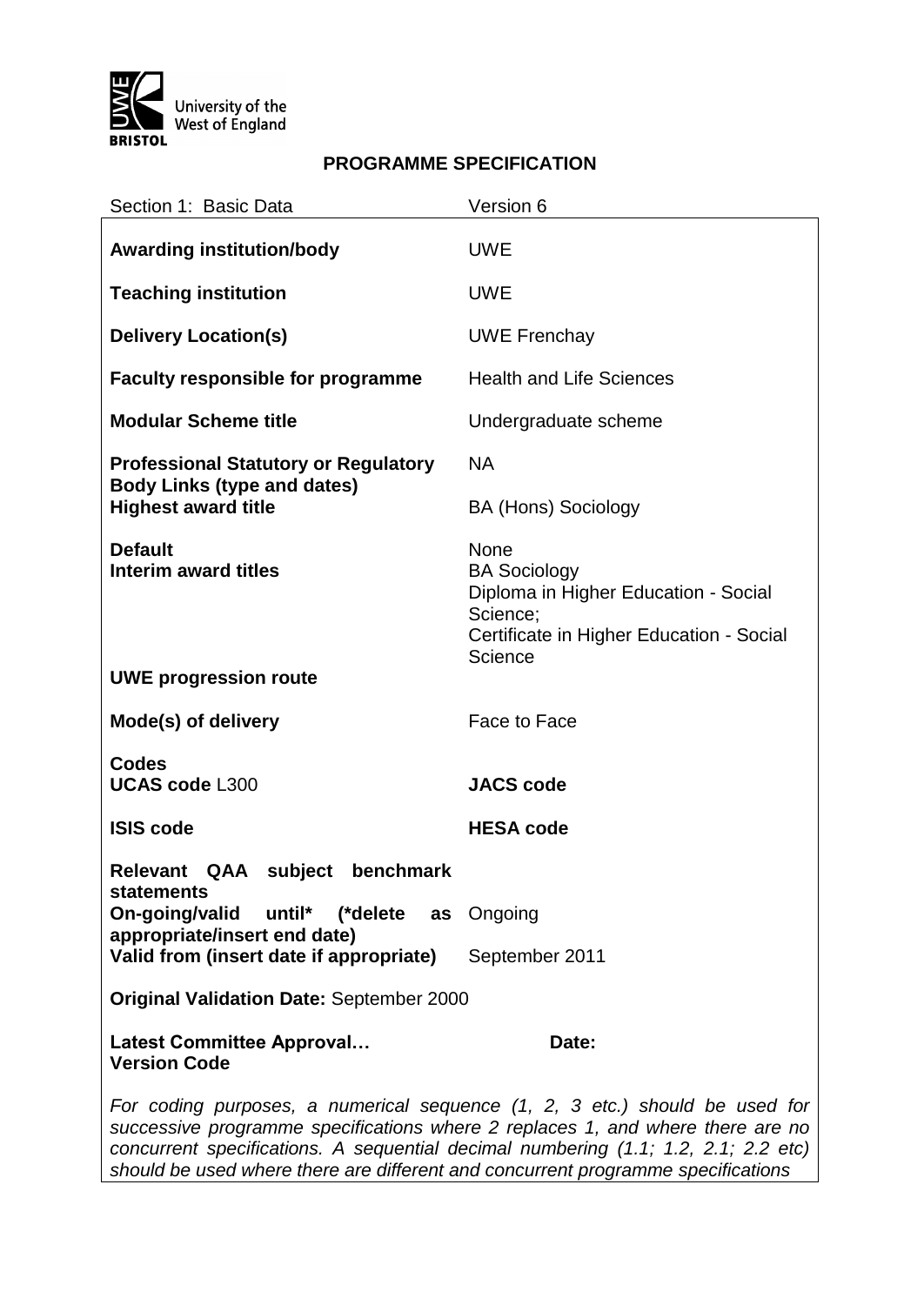### **Section 2: Educational aims of the programme**

- To provide a general educational experience in which students might acquire knowledge, skills and those virtues associated with learning and reflection.
- To promote critical, creative and analytical thinking.
- To provide a general foundation for the world of work by equipping students with the broad range of skills, understanding and knowledge employed in a wide range of vocations.
- To impart a broad range of skills: discipline specific, cognitive and general transferable skills, which, together with the points above provide the student with a sound basis for further study.
- To acknowledge the wide diversity of students and their interests through a flexible programme, enabling the student to choose between a variety of modules in order to meet their particular educational needs and interests, and to foster their individual development.
- To encourage scholarship and to foster the virtues of objectivity, reflection and judgment.
- To foster critical study, collaborative and individual, independent learning. This aim includes the promotion of self-criticism and reflexive awareness.
- To provide a programme enriched by research undertaken by members of the sociology school.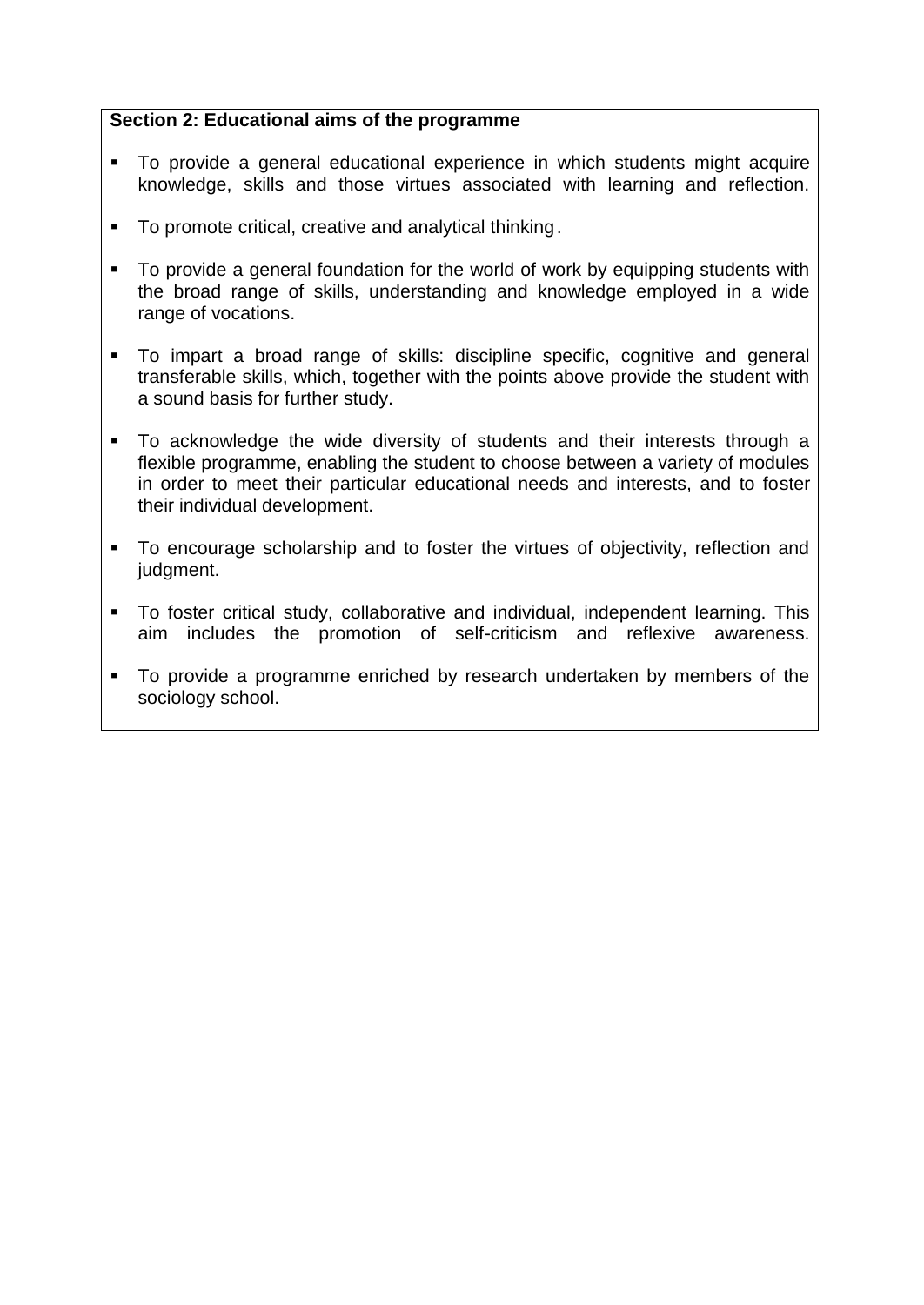## **Section 3: Learning outcomes of the programme**

*The award route provides opportunities for students to develop and demonstrate knowledge and understanding, qualities, skills and other attributes in the following areas:*

| A Knowledge and understanding |                                                                                                                     |                                                                                                                                                                                                                                                                |
|-------------------------------|---------------------------------------------------------------------------------------------------------------------|----------------------------------------------------------------------------------------------------------------------------------------------------------------------------------------------------------------------------------------------------------------|
|                               | Learning outcomes                                                                                                   | Teaching, Learning and Assessment Strategies                                                                                                                                                                                                                   |
|                               | A Knowledge and understanding of:                                                                                   | Teaching/learning methods and strategies:                                                                                                                                                                                                                      |
|                               | 1. the key concepts and theoretical<br>approaches that have developed and<br>are developing within sociology        | Students acquire knowledge and understanding<br>through a variety of teaching and learning methods<br>and strategies. These include: lectures; seminar<br>discussion groups; workshops; learning logs or                                                       |
|                               | 2. social context, of social diversity and<br>inequality and their impact on the lives<br>of individuals and groups | journals; e-learning;<br>group tutorials including<br>problem-based learning groups; field-based tasks;<br>role-play and simulations; individual and group oral,<br>written<br>presentations;<br>visual<br>and<br>computer                                     |
|                               | 3. the value of comparative analysis, in<br>both historical and contemporary<br>contexts                            | workshops; independent library studies (individual<br>and collaborative); and independent assessment<br>preparation.                                                                                                                                           |
|                               | 4. the social nature of the relationship<br>between individuals and groups                                          | Learning outcomes 1-9 are achieved through the<br>compulsory modules at stages 1-3: UZSNLF-30-1;<br>UZSNLG-30-1; UZSNLB-30-1; UZSNLC-30-1;                                                                                                                     |
|                               | 5. social processes underpinning social<br>change and social stability                                              | UZSNRA-30-2; UZSNRB-30-2; UZSNPA-30-3; and<br>UZSNPJ-30-3 or UZSNQD-30-3. These<br>compulsory modules look at social theory in an                                                                                                                              |
|                               | 6. the nature and appropriate use of<br>research strategies and methods in<br>gaining sociological knowledge        | applied context, combining a range of theories/<br>approaches over a wide range of social and<br>historical contexts. These modules are organised<br>around the general theme of Theory, Application                                                           |
|                               | 7. the relationship between sociological<br>argument and evidence                                                   | and Method. A wide range of option modules<br>allows students to develop these theoretical<br>approaches, to gain more specialised knowledge of                                                                                                                |
|                               | 8. the distinctive character of sociology in<br>relation to other forms of<br>understanding                         | particular contexts, and to experience a range of<br>assessment methods. Knowledge of research<br>methods and strategies are developed through<br>levels 1-3. Students may opt to develop these                                                                |
|                               | 9. the knowledge and skills developed<br>and acquired through the work-based<br>learning                            | further. All students either undertake a project,<br>which contains a taught research methods element,<br>or a sociology placement, equivalent of 15-20 days<br>work experience.                                                                               |
|                               |                                                                                                                     | <b>Assessment:</b>                                                                                                                                                                                                                                             |
|                               |                                                                                                                     | Modules are assessed through a range of methods<br>including essays, learning logs, critical reflection,<br>seminar presentations, article and book reviews,<br>annotated bibliographies, problem-based-learning<br>tasks; viva; extended essays and projects. |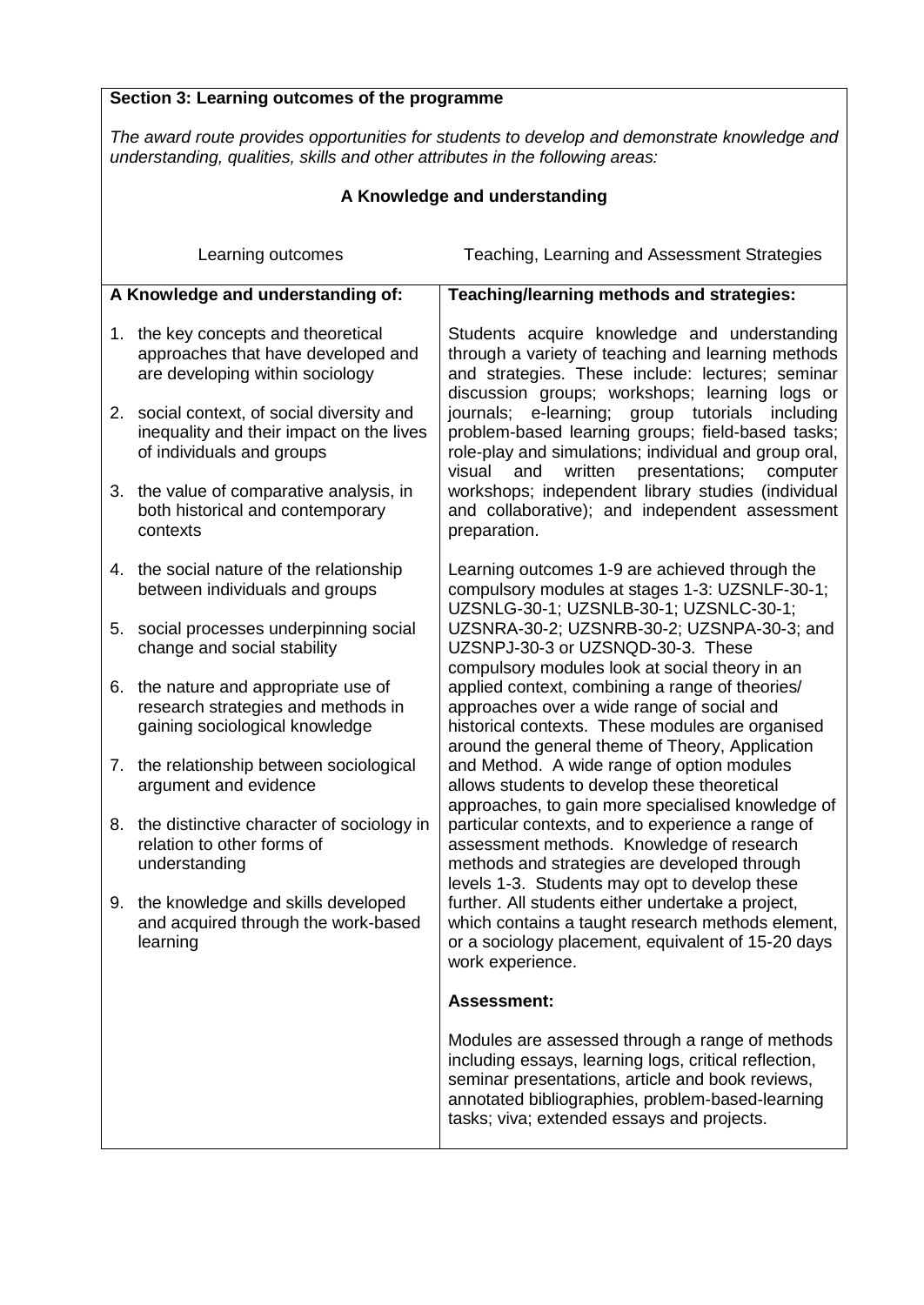$\mathbf{r}$ 

| <b>B</b> Intellectual Skills                  | Teaching/learning methods and strategies        |  |
|-----------------------------------------------|-------------------------------------------------|--|
| On successful completion of this award        | Skill 1 is achieved through compulsory modules  |  |
| students will be able to demonstrate the      | through levels 1-3.                             |  |
| following skills:                             | through                                         |  |
| 1. ability to appreciate the complexity of    | Skills 2-4 are achieved largely                 |  |
| human behaviour, social situations and        | assessment methods and seminar                  |  |
| events and assessing the merits of            | work.                                           |  |
| competing explanations                        | Students are aware of assessment criteria       |  |
| 2. ability to gather, retrieve and synthesise | through information in module handbooks,        |  |
| information                                   | feedback on assessment and through detailed     |  |
| 3. ability to review and evaluate evidence    | discussion and preparation in seminars. This    |  |
| 4. ability to develop a reasoned argument     | process is supported by the faculty wide skills |  |
| and critically interpret evidence             | programme.                                      |  |

# **C Subject, Professional and Practical Skills**

| <b>C Subject/Professional/Practical Skills</b>                                                                                                | <b>Teaching/learning methods and strategies</b>                                                                                                                                                   |  |
|-----------------------------------------------------------------------------------------------------------------------------------------------|---------------------------------------------------------------------------------------------------------------------------------------------------------------------------------------------------|--|
| On successful completion of this award<br>students will be able to demonstrate the<br>following skills:                                       | Students gain an intellectual understanding of<br>methodological issues through compulsory<br>modules, especially through seminar discussion                                                      |  |
| 1. to investigate sociologically informed<br>questions                                                                                        | and preparation for assessed work. Practical<br>skills derive from seminar preparation and other<br>assessed work such as essays and reviews.<br>The project modules combines all of these skills |  |
| 2. to report empirical sociological findings                                                                                                  | at a high level. Links between theory and<br>methodology are developed in compulsory                                                                                                              |  |
| 3. to use different methods of sociological<br>enquiry                                                                                        | modules and in the project module. Optional<br>modules allow students the opportunity to<br>develop these skills more fully.                                                                      |  |
| 4. to identify the ethical issues in social<br>research                                                                                       | <b>Assessment</b>                                                                                                                                                                                 |  |
| 5. to undertake and present scholarly work                                                                                                    | Skills are assessed across a range of<br>assessment methods. They are demonstrated                                                                                                                |  |
| 6. to examine the relevance and application<br>of academic and practical sociological<br>work to issues of social, public and civic<br>policy | at their highest level in the project module,<br>where students have to demonstrate both<br>understanding and the ability to apply this<br>understanding in a practical research context.         |  |
|                                                                                                                                               | Skill 6 is developed in compulsory modules and<br>students have the opportunity to focus explicitly<br>on social, public and civic policy issues in a<br>range of optional modules.               |  |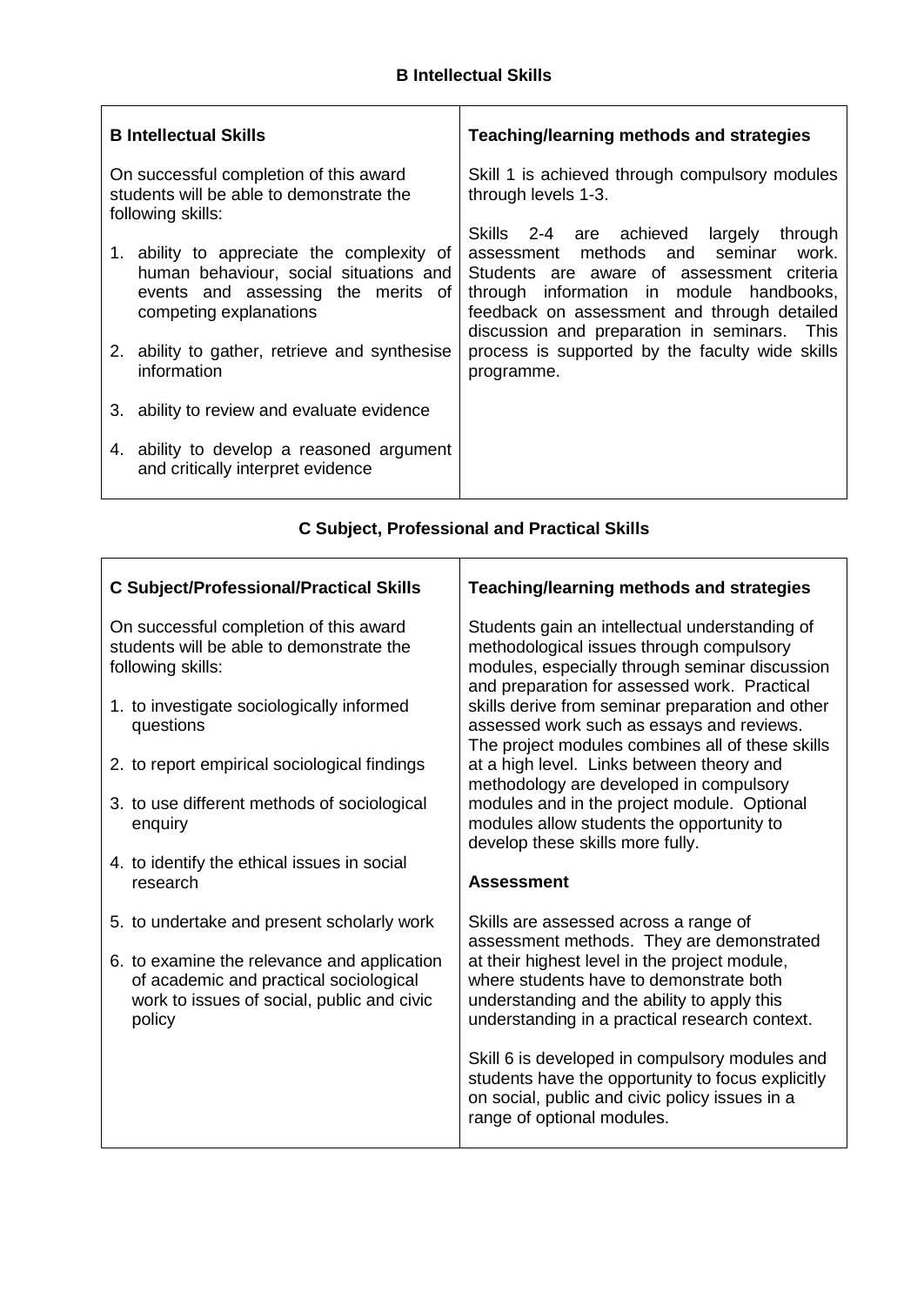## **D Transferable Skills and other attributes**

| D Transferable skills and other attributes                                                        | Teaching/learning methods and strategies                                                                                                                                                                |  |
|---------------------------------------------------------------------------------------------------|---------------------------------------------------------------------------------------------------------------------------------------------------------------------------------------------------------|--|
| On successful completion of this award<br>students will be able to demonstrate ability<br>in:     | IT skills are developed from stage 1. Students<br>are introduced to a variety of IT issues in the<br>and have<br>process<br>detailed<br>induction<br>a<br>introduction to library skills.<br>Compulsory |  |
| 1. learning and study skills                                                                      | modules and many other option modules require<br>the use of conference/ Blackboard.<br>All                                                                                                              |  |
| 2. written and oral communication skills in a<br>variety of contexts and modes                    | be word<br>assignments must<br>processed.<br>Communication skills are developed through<br>assessment methods such as essays, reviews,                                                                  |  |
| 3. statistical and other quantitative<br>techniques                                               | seminar presentations and through seminar<br>General student<br>study skills are<br>work.<br>developed through stage 1 and supported by                                                                 |  |
| 4. information retrieval skills in relation to<br>primary and secondary sources of<br>information | workshops throughout the programme and by<br>university-wide Graduate<br>Development<br>the<br>Programme.                                                                                               |  |
| 5. communication and information<br>technology skills                                             | <b>Assessment</b>                                                                                                                                                                                       |  |
| 6. skills of time planning and management                                                         | Students have to work to strict assessment<br>deadlines, requiring skills of organisation, time<br>management and effective use of sources of                                                           |  |
| 7. group work skills                                                                              | information.                                                                                                                                                                                            |  |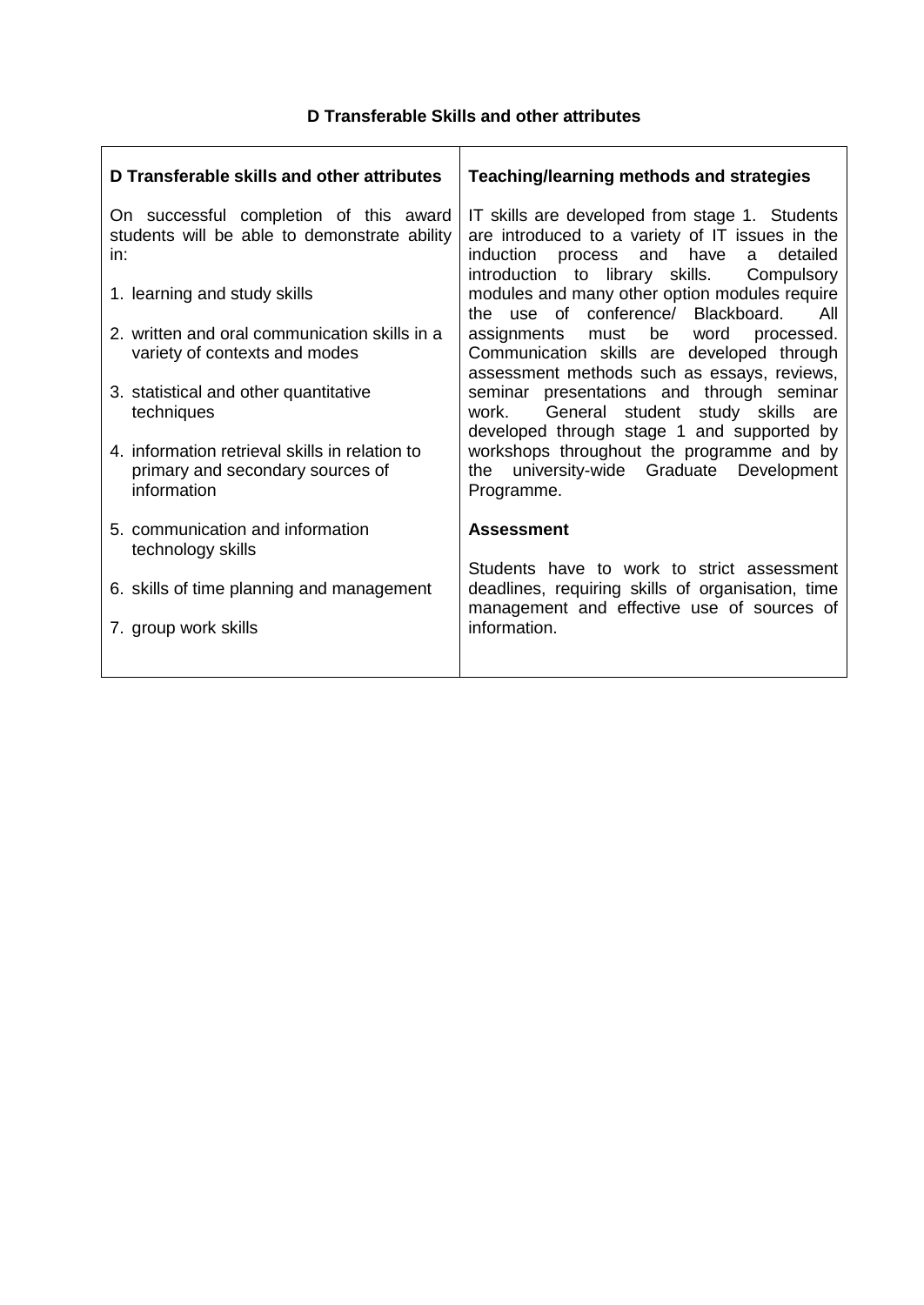# **Section 4: Programme structure**

|         | <b>Compulsory modules</b>                                                                                                                                                                                                                                                                                       | <b>Optional modules</b>                                                                                                                                            | <b>Interim Award:</b>                                                                                                                                                                                                                                                                                                                                                                                                                                                                                                  |
|---------|-----------------------------------------------------------------------------------------------------------------------------------------------------------------------------------------------------------------------------------------------------------------------------------------------------------------|--------------------------------------------------------------------------------------------------------------------------------------------------------------------|------------------------------------------------------------------------------------------------------------------------------------------------------------------------------------------------------------------------------------------------------------------------------------------------------------------------------------------------------------------------------------------------------------------------------------------------------------------------------------------------------------------------|
| level 1 | UZSNLF-30-1<br>$\bullet$<br>Sociological Foundations<br>UZSNLG-30-1<br>$\bullet$<br>Sociological Practice<br><b>Core modules</b><br>Students must take at least one<br>of the following modules:<br>UZSNLB-30-1<br>$\bullet$<br>The Individual and Society<br>UZSNLC-30-1 Comparative<br>$\bullet$<br>Sociology | Students must take<br>either the other<br>Sociology option module<br>or one module from an<br>approved list.                                                       | Certificate in Higher Education -<br><b>Social Science</b><br>• Credit requirements:<br>120 credits of which not less than 100<br>credits are at level 1 or above                                                                                                                                                                                                                                                                                                                                                      |
| level 2 | <b>Compulsory modules</b><br>UPSNRA-30-2 Social<br>Inequalities and Identities<br>$\bullet$<br>UPSNRB-30-2 Sociological<br>Research and Investigation<br><b>Core modules</b><br>There are no core modules at<br>this stage of the award.                                                                        | <b>Optional modules</b><br>Students must take 60<br>credits of Level 2 (or<br>above) Sociology<br>modules, or modules<br>from an approved list<br>where available. | <b>Interim Award:</b><br>Diploma of Higher Education -<br><b>Social Science</b><br>Credit requirements:<br>240 of which not less than 220 credits<br>are at level 2 or above and not less<br>than 100 credits are at level 1 or<br>above                                                                                                                                                                                                                                                                               |
| level 3 | <b>Compulsory modules</b><br>UZSNPA-30-3<br>$\bullet$<br>Contemporary Critiques of<br>Modern Society<br><b>EITHER</b><br><b>UZSNPJ-30-3</b><br>Project in Sociology<br><b>OR</b><br>UZSNQD-30-3<br>Sociology Placement<br><b>Core modules</b><br>There are no core modules at<br>this stage of the award.       | <b>Optional modules</b><br>Students must take 60<br>credits of Level 3<br>Sociology modules, or<br>modules from an<br>approved list, where<br>available.           | <b>Interim Award: BA Sociology</b><br>Credit requirements<br>300 credits of which not less than 280<br>credits are at level 3 or above, not<br>less than 60 credits are at level 2 or<br>above and not less than 60 credits at<br>level 1 or above.<br>Target/highest:<br><b>BA(Hons) Sociology</b><br>Credit requirements<br>360 credits of which not less than 340<br>credits are at level 3 or above, not<br>less than 200 credits are at level 2 or<br>above and not less than 100 credits at<br>level 1 or above. |